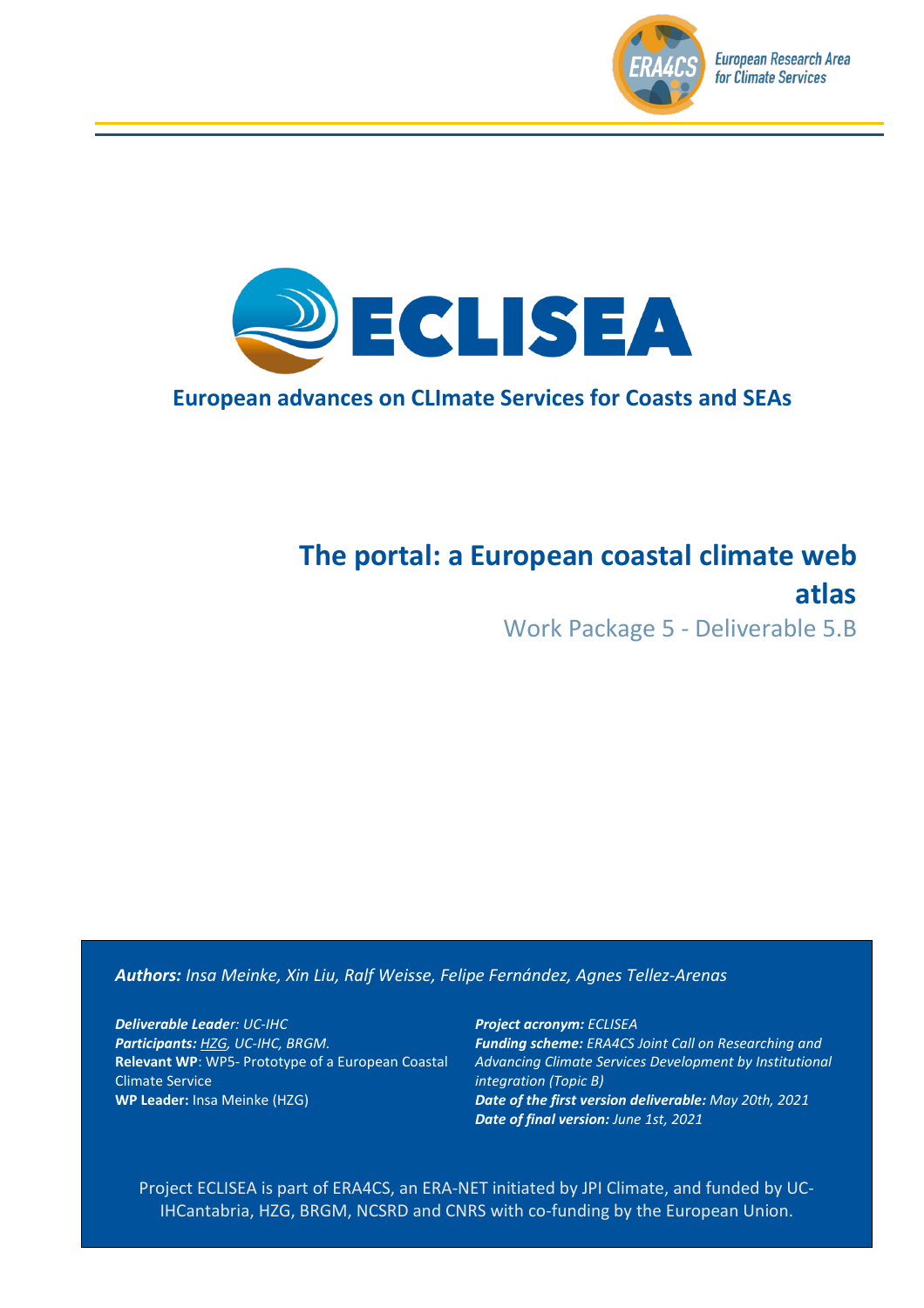

## Table of contents

| 3. |  |
|----|--|
|    |  |
| 5. |  |
|    |  |

# <span id="page-1-0"></span>Glossary

SSD: Sea Surface Dynamics IPCC: Intergovernmental Panel on Climate Change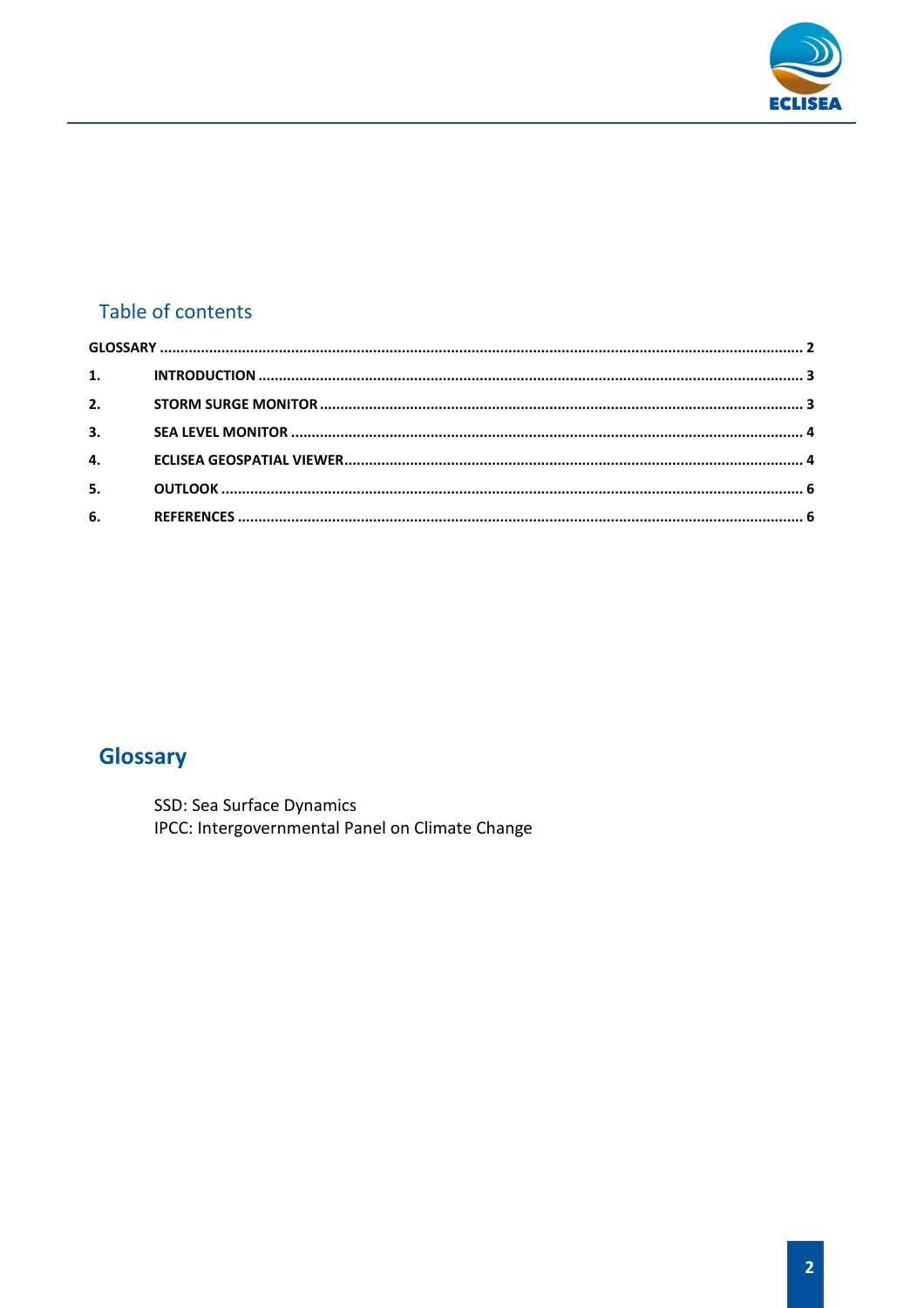

#### <span id="page-2-0"></span>**1. Introduction**

The prototype is developed to access, analyze and contextualize decision relevant information for coastal climate services. As the literature review in WP1 shows (Kodeih et al., 2018), there is a high demand on the information about sea level related variables at a pan-European scale, e.g., storm surges, sea level variability and change, and regional projections. Furthermore, detailed local information is requested, and the contextualization of the ongoing storm surge activity is increasingly asked for (e.g., Meinke, 2017; Weisse et al., 2020). From the experiences in collaborating with decision-makers and other stakeholders, we propose a concept of contextualizing real-time data with long-term statistics to make such information publically available in near real-time. This concept has been tested with tide gauges along the German coasts and implemented in two web tools, namely the Storm Surge Monitor and the Sea Level Monitor. The tools focus on the near real-time contextualization of the current state of the variables against the background of long-term variability and change, aiming to provide an up-to-date and continuous piece of coastal climate services.

In addition to the real time decision support tools, a Geospatial Viewer has been designed to provide access and visualization to the relevant data products generated in other Work Packages (WP1-4).

#### <span id="page-2-1"></span>**2. Storm Surge Monitor**

The HZG Storm Surge Monitor provides information about changes in the storm surge climate at the German coasts over the past decades and shows if and to what extent the current season is unusual when compared to previous seasons. For this purpose, both realtime and long-term historical tide gauge observations are needed. By contextualizing realtime data with long-term statistics, the Storm Surge Monitor provides automated near realtime assessments of the course and severity of the ongoing storm surge season and its single events. It also evaluates the seasonal anomalies and systematic changes in storm surge activity. The Storm Surge Monitor was developed for several frequently considered indicators such as the height, frequency, duration, or intensity of storm surges. Information on these indicators is presented freely online and in a user-friendly way with figures, texts and interpretations. Moreover, to ensure fast information delivery, the Storm Surge Monitor is automatically updated four times a day.

The following link provides access to the storm surge monitor:

[www.stormsurge-monitor.eu](http://www.stormsurge-monitor.eu/)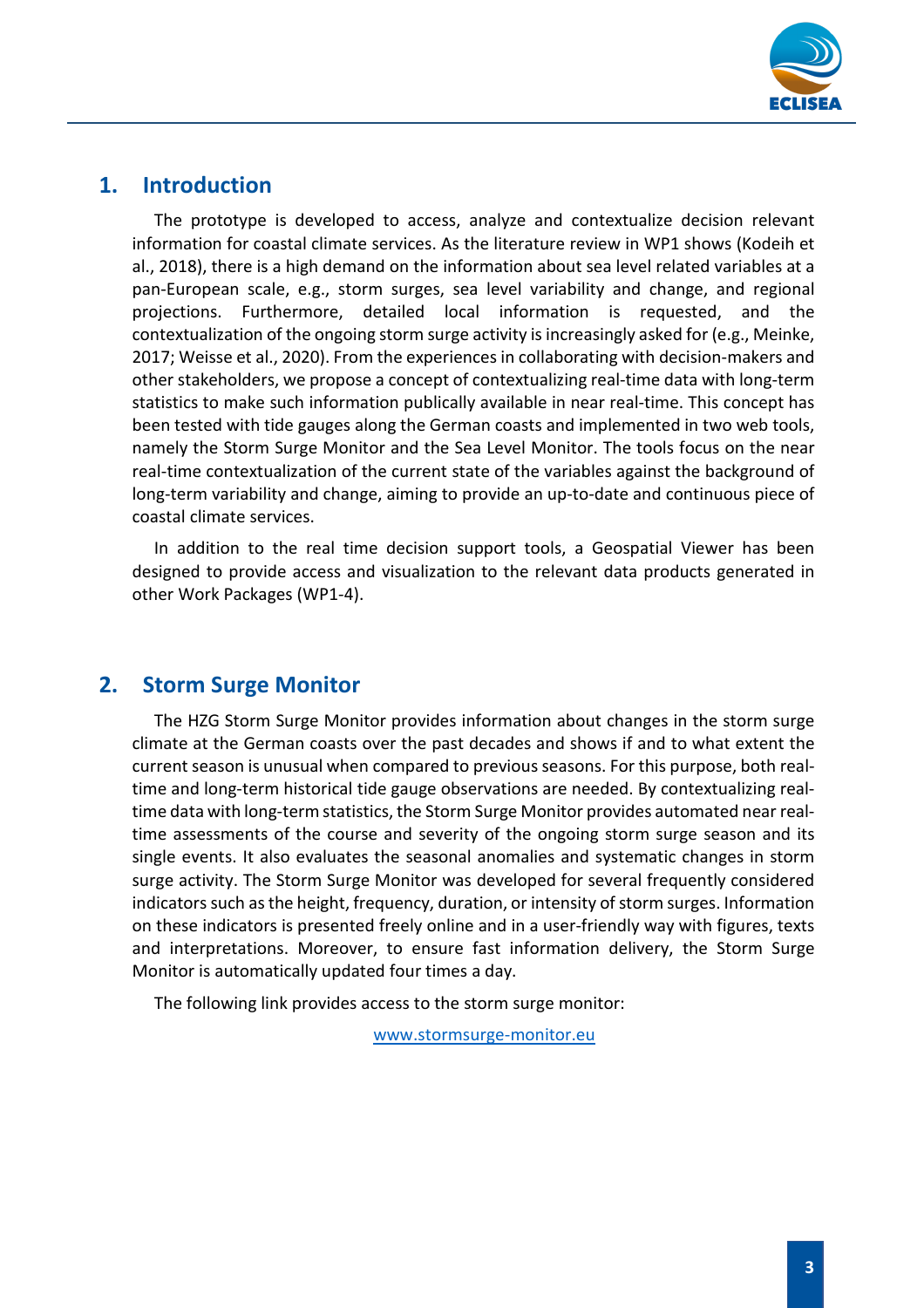

### <span id="page-3-0"></span>**3. Sea Level Monitor**

The same concept has been applied and demonstrated in another web tool, the Sea Level Monitor, which focuses on the localized information of sea level variability and change. The HZG Sea Level Monitor provides information about the sea level rise at the German coasts. It shows how much and how fast the sea level has risen in the past, and if there is evidence of a systematic acceleration or if the current rise already meets the IPCC scenarios. To connect with the Storm Surge Monitor, it also analyzes the possible impact of future mean sea level rise on storm surges under difference IPCC scenarios. The Sea Level Monitor enables us to update the statistics and to detect the changes at the earliest possible stage. It is automatically updated on yearly basis to make sure the latest information is accessible.

The following link provides access to the sea level monitor:

[www.sealevel-monitor.eu](http://www.sealevel-monitor.eu/)

### <span id="page-3-1"></span>**4. ECLISEA Geospatial Viewer**

The ECLISEA Geospatial Viewer provides a friendly access to all products generated and stored at the infrastructure in support to coastal climate services (WP5.A).

Due to the large number of products, the Web application provides a filter based on:

- Type of data: Impacts or Sea Surface Dynamics (SSD)
- Scenario: RCP4.5 or RCP8.5
- Time period: 2026-2045 or 2081-2100
- And for the SSDs: ocean waves or ocean levels

Once the user provides the area of interest, the Geospatial viewer populates a table with all the variables. This table includes several options:

- Visualize the products metadata (name, spatial and temporal resolution, etc)
- Activate the variables for spatial visualization purposes
- Access the catalogue and interoperability protocols
- Visualize a graph of the variables

The following link provides access to the ECLISEA Geospatial Viewer:

<https://eclisea.ihcantabria.com/>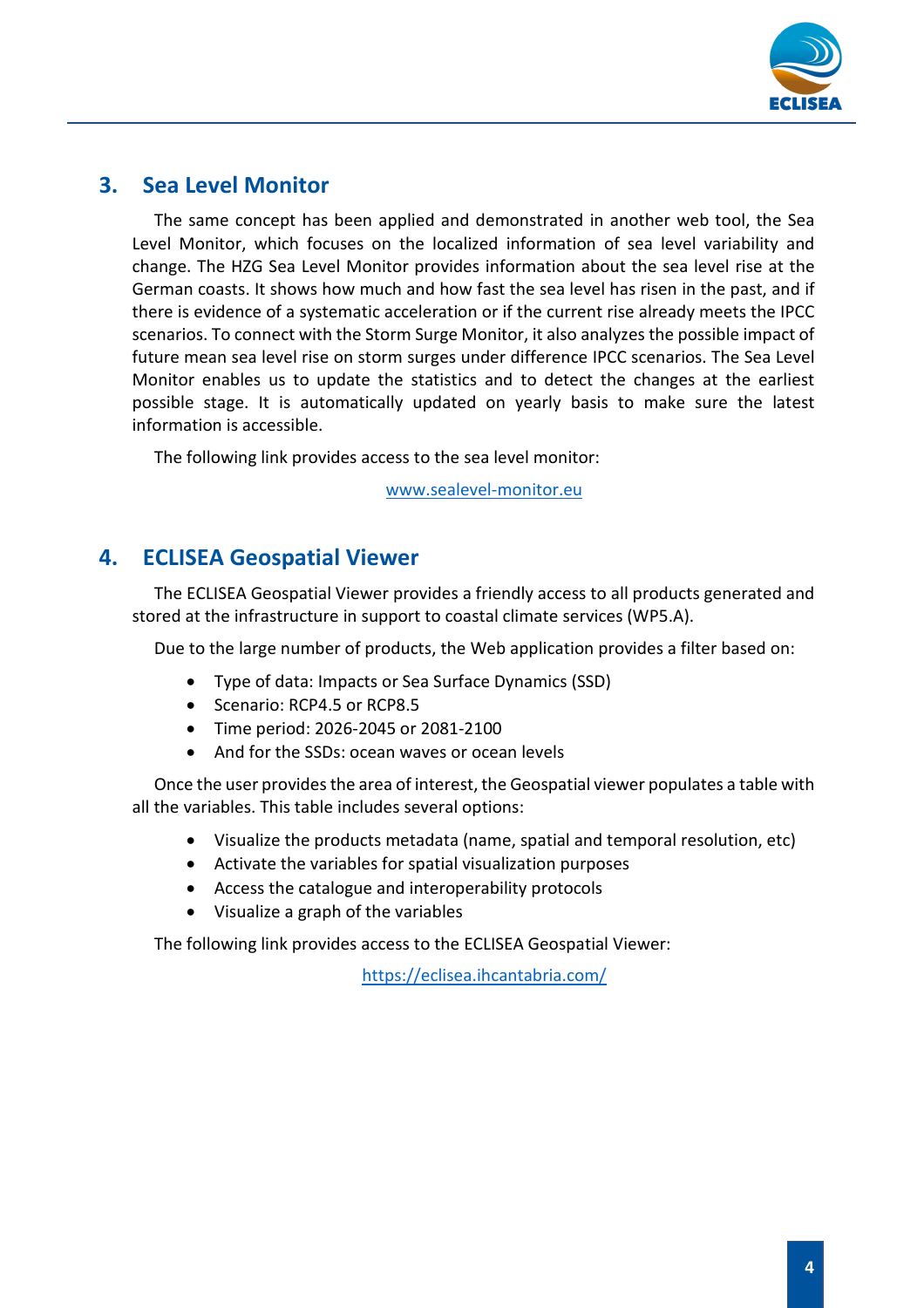



**Figure 4.1: ECLISEA app. Historical Sea Surface Dynamics visualization**



**Figure 4.2: ECLISEA app. Projections of Sea Surface Dynamics visualization**